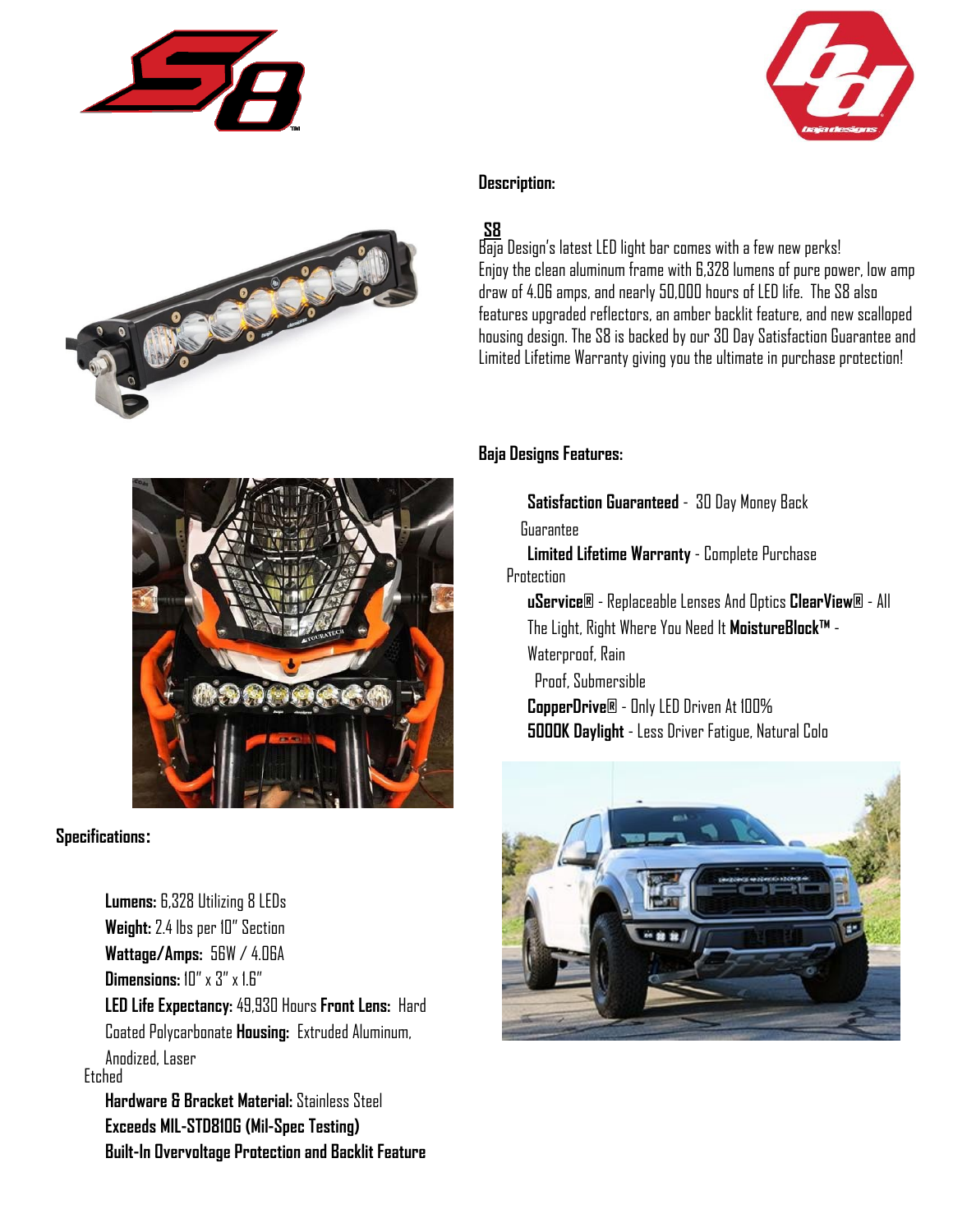

**Baja Designs Features: Satisfactions Guarantee –** 30 Day Money Back Guarantee **Limited Lifetime Warranty** – Complete Purchase Protection **uService®** – Replaceable Lenses And Optics **ClearView®** – All The Light, Right Where You Need It. **MoistureBlock™** – Waterproof, Rain Proof, Submersible **CopperDrive®** – Only LED Driven At 100% **5000K Daylight** – Less Driver Fatigue, Natural Color



| <b>Part Number</b> | <b>Description</b>                            | Size                           | Lumens | <b>Amps/Watts</b> |
|--------------------|-----------------------------------------------|--------------------------------|--------|-------------------|
| 701001             | S8, 10" Spot LED Light Bar                    | $10''$ x $3''$ x $1.6''$       | 6,328  | 56W / 4.06A       |
| 701003             | S8, 10" Driving/Combo LED                     | $10''$ x $3''$ x $1.6''$       | 6,328  | 56W / 4.06A       |
|                    | Light Bar                                     |                                |        |                   |
| 701004             | S8, 10" Wide Driving LED Light<br>Bar         | $10''$ x $3''$ x $1.6''$       | 6,328  | 56W / 4.06A       |
| 701006             | S8, 10" Work/Scene LED Light<br>Bar           | $10''$ x $3''$ x $1.6''$       | 6,328  | 56W / 4.06A       |
| 701013             | S8, 10" Driving/Combo<br>Amber, LED Light Bar | $10''$ x $3''$ x $1.6''$       | 6,328  | 56W / 4.06A       |
| 701014             | S8, 10" Wide Driving Amber, LED<br>Light Bar  | $10''$ x $3''$ x $1.6''$       | 6,328  | 56W / 4.06A       |
| 702001             | S8, 20" Spot LED Light Bar                    | $20'' \times 3'' \times 1.6''$ | 12,656 | 112W / 8.12A      |
| 702003             | S8, 20" Driving/Combo LED<br>Light Bar        | $20'' \times 3'' \times 1.6''$ | 12,656 | 112W / 8.12A      |
| 702004             | S8, 20" Wide Driving LED Light<br>Rar         | $20''$ x $3''$ x $1.6''$       | 12,656 | 112W / 8.12A      |
| 702006             | S8, 20" Work/Scene LED Light<br>Bar           | $20'' \times 3'' \times 1.6''$ | 12.656 | 112W / 8.12A      |
| 702013             | S8, 20" Driving/Combo<br>Amber, LED Light Bar | 20" x 3" x 1.6"                | 12,656 | 112W / 8.12A      |
| 702014             | S8, 20" Wide Driving<br>Amber, LED Light Bar  | $20''$ x $3''$ x $1.6''$       | 12,656 | 112W / 8.12A      |
| 703001             | S8, 30" Spot, LED Light Bar                   | $30''$ x $3''$ x $1.6''$       | 18.984 | 168W / 12.17A     |
| 703003             | S8, 30" Driving/Combo, LED<br>Light Bar       | $30''$ x $3''$ x $1.6''$       | 18,984 | 168W / 12.17A     |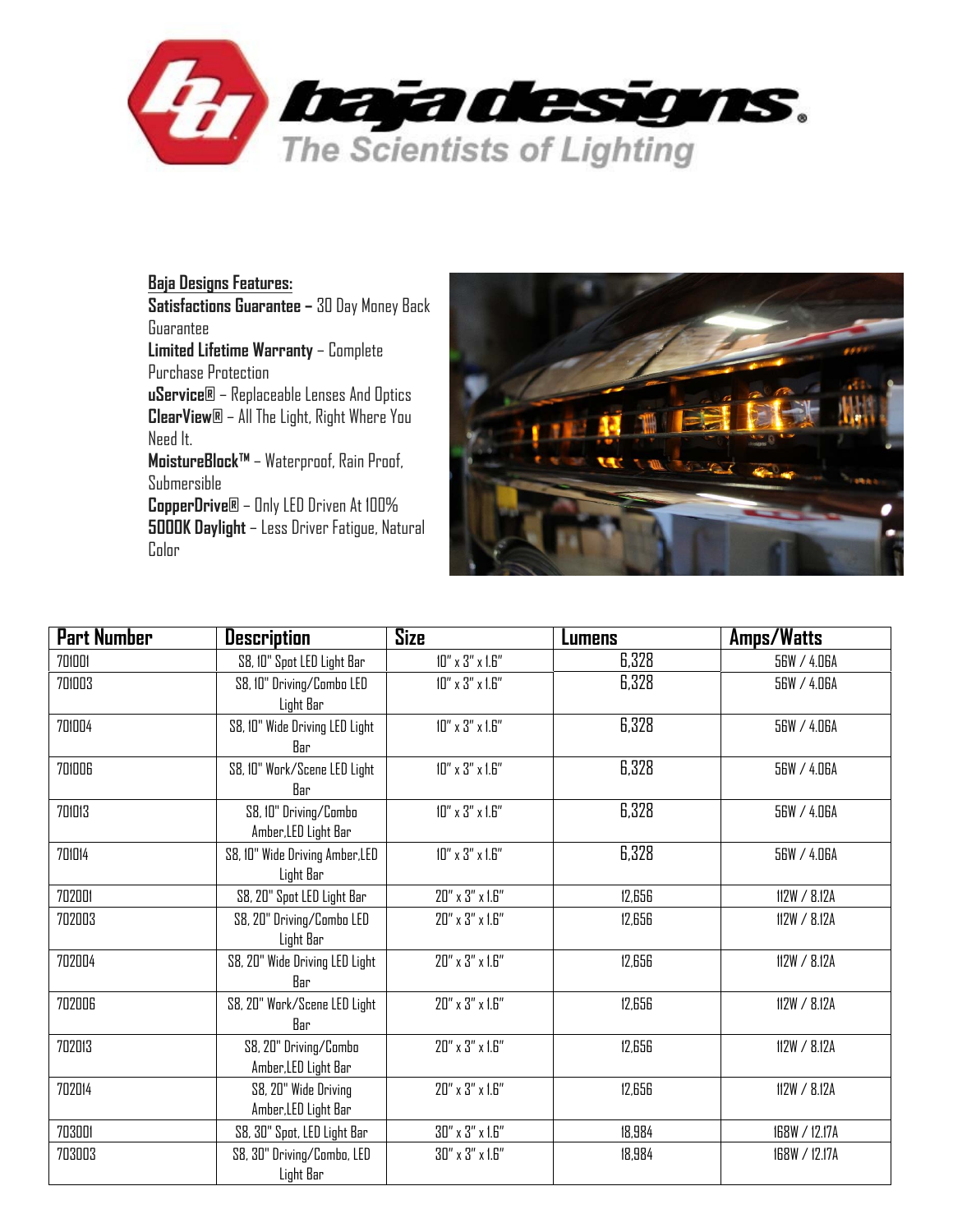

| 703004 | S8, 30" Wide Driving, LED Light<br>Bar        | $30''$ x $3''$ x $1.6''$       | 18.984 | 168W / 12.17A |
|--------|-----------------------------------------------|--------------------------------|--------|---------------|
| 703006 | S8, 30" Work/Scene LED Light<br>Bar           | $30''$ x $3''$ x $1.6''$       | 18,984 | 168W / 12.17A |
| 703013 | S8, 30" Driving/Combo Amber,<br>LED Light Bar | $30''$ x $3''$ x $1.6''$       | 18,984 | 168W / 12.17A |
| 703014 | S8, 30" Wide Driving Amber,<br>LED Light Bar  | $30''$ x $3''$ x $1.6''$       | 18,984 | 168W / 12.17A |
| 704001 | S8, 40" Spot LED Light Bar                    | 40" x 3" x 1.6"                | 25.312 | 224W / 16.23A |
| 704003 | S8, 40" Driving/Combo LED<br>Light Bar        | 40" x 3" x 1.6"                | 25,312 | 224W / 16.23A |
| 704004 | S8, 40" Wide Driving LED Light<br>Bar         | 40" x 3" x 1.6"                | 25,312 | 224W / 16.23A |
| 704006 | S8, 40" Work/Scene LED Light<br>Bar           | 40" x 3" x 1.6"                | 25,312 | 224W / 16.23A |
| 704013 | S8, 40" Driving/Combo<br>Amber, LED Light Bar | 40" x 3" x 1.6"                | 25,312 | 224W / 16.23A |
| 704014 | S8, 40" Wide Driving<br>Amber, LED Light Bar  | 40" x 3" x 1.6"                | 25,312 | 224W / 16.23A |
| 705001 | S8, 50" Spot LED Light Bar                    | $50''$ x $3''$ x $1.6''$       | 31,640 | 280W / 20.29A |
| 705003 | S8, 50" Driving Combo LED<br>Light Bar        | $50''$ x $3''$ x $1.6''$       | 31,640 | 280W / 20.29A |
| 705004 | S8, 50" Wide Driving LED Light<br>Bar         | $50'' \times 3'' \times 1.6''$ | 31,640 | 280W / 20.29A |
| 705006 | S8, 50" Work/Scene LED Light<br>Bar           | $50''$ x $3''$ x $1.6''$       | 31,640 | 280W / 20.29A |
| 705013 | S8, 50" Driving/Combo<br>Amber, LED Light Bar | $50''$ x $3''$ x $1.6''$       | 31,640 | 280W / 20.29A |
| 705014 | S8, 50" Wide Driving<br>Amber, LED Light Bar  | $50'' \times 3'' \times 1.6''$ | 31,640 | 280W / 20.29A |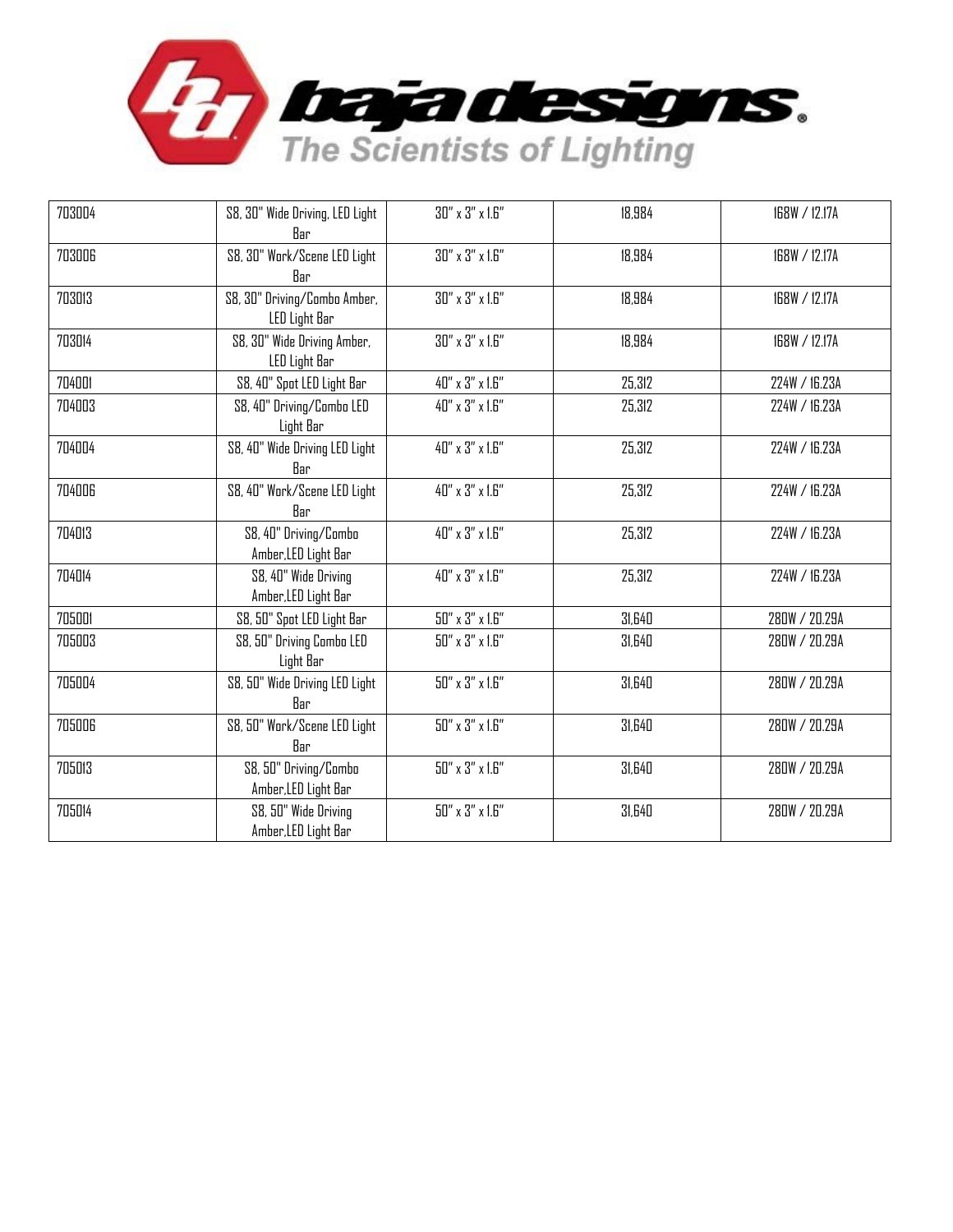

**S8 LED Light Bar Mounting** 



# **Baja Designs OnX6 Laser and S8 Wiring**

The all new OnX6 Hybrid Laser has the middle laser section requires power to pin C which can be tied directly in with pin B if you want the entire light controlled on one switch or you can control the laser section independently on its own second on/off switch.

All S8 Light bars feature off/on and a unique backlit feature. To operate the backlit feature a second off/on switch will be required to provide positive power to Pin C. If you do not need this feature, then a single standard on/off switch is all that is needed.

### **Connector Wiring (WeatherPak 3 Pin Connector)**